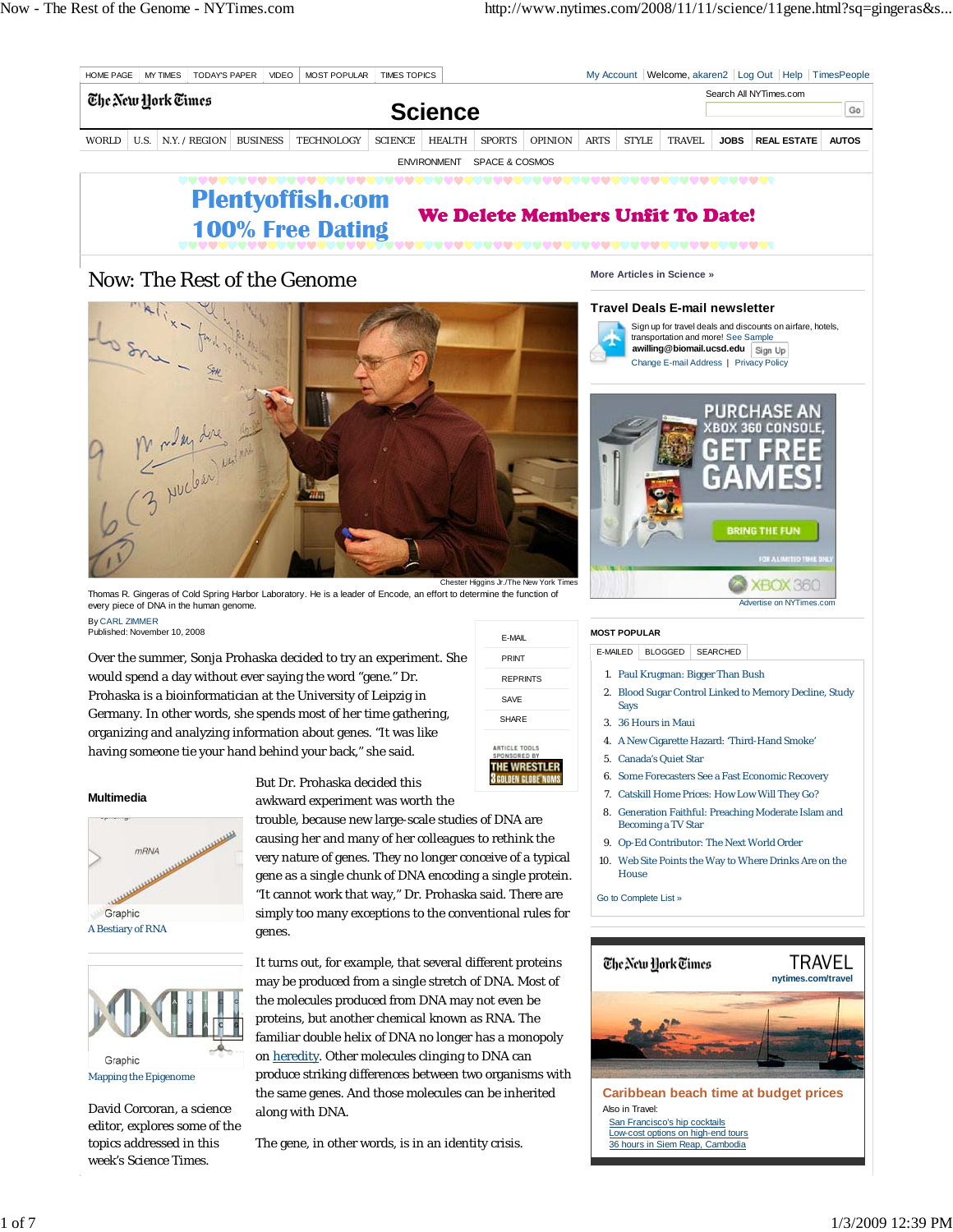This Week's Podcast

#### **Related**

Genetics Glossary (November 11, 2008)

The Promise and Power of RNA (November 11, 2008)

In a Novel Theory of Mental Disorders, Parents' Genes Are in Competition (November 11, 2008)

Basics: Scientists and Philosophers Find That 'Gene' Has a Multitude of Meanings (November 11, 2008) Thoughts on Genes (November 11, 2008)

**RSS Feed** Get Science News From The

New York Times »





Chester Higgins Jr./The New York Times A slide from Dr. Gingeras's lab.



A computer screen from Dr. Gingeras's lab.

This crisis comes on the eve of the gene's 100th birthday. The word was coined by the Danish geneticist Wilhelm Johanssen in 1909, to describe whatever it was that parents passed down to their offspring so that they developed the same traits. Johanssen, like other biologists of his generation, had no idea what that invisible factor was. But he thought it would be useful to have a way to describe it.

"The word 'gene' is completely free from any hypothesis," Johanssen declared, calling it "a very applicable little word."

Over the next six decades, scientists transformed that little word from an abstraction to concrete reality. They ran experiments on bread mold and bacteria, on fruit flies and corn. They discovered how to alter flowers and eyes and other traits by tinkering with molecules inside cells. They figured out that DNA was a pair of strands twisted around each other. And by the 1960s, they had a compelling definition of the gene.

A gene, they argued, was a specific stretch of DNA containing the instructions to make a protein molecule. To make a protein from a gene, a cell had to read it and build a single-stranded copy known as a transcript out of RNA. This RNA was then grabbed by a cluster of molecules called a ribosome, which used it as a template to build a protein.

A gene was also the fundamental unit of heredity. Every time a cell divided, it replicated its genes, and parents passed down some of their genes to their offspring. If you inherited red hair — or a predisposition for breast cancer — from your mother, chances were that you inherited a gene that helped produce that trait.

This definition of the gene worked spectacularly well — so well, in fact, that in 1968 the molecular biologist Gunther Stent declared that future generations of scientists would have to content themselves with "a few details to iron out."

#### **The Details**

Stent and his contemporaries knew very well that some of those details were pretty important. They knew that genes could be shut off and switched on when proteins clamped onto nearby bits of DNA. They also knew that a few genes encoded RNA molecules that never became proteins. Instead, they had other jobs, like helping build proteins in the ribosome.

But these exceptions did not seem important enough to cause scientists to question their definitions. "The way biology works is different from mathematics," said Mark Gerstein, a bioinformatician at Yale. "If you find one counterexample in mathematics, you go back and rethink the definitions. Biology is not like that. One or two counterexamples — people are willing to deal with that."

More complications emerged in the 1980s and 1990s, though. Scientists discovered that when a cell produces an RNA transcript, it cuts out huge chunks and saves only a few



#### Ads by Google **by Coogle Ads** by Google **what's this?**

**The DNA Ancestry Project** Your Ancestry with DNA. Find Ethnic and Geographic Origins.

www.DNAAncestryProject.com

**\$89 Home DNA Test** Free FedEx Return w/Kit! Accredited Lab - Fast Results. BBB Member www.gtldna.net

**\$79 for Complete DNA Test** AABB and ISO17025 Accredited. Results in 3 days. www.metaphasegenetics.com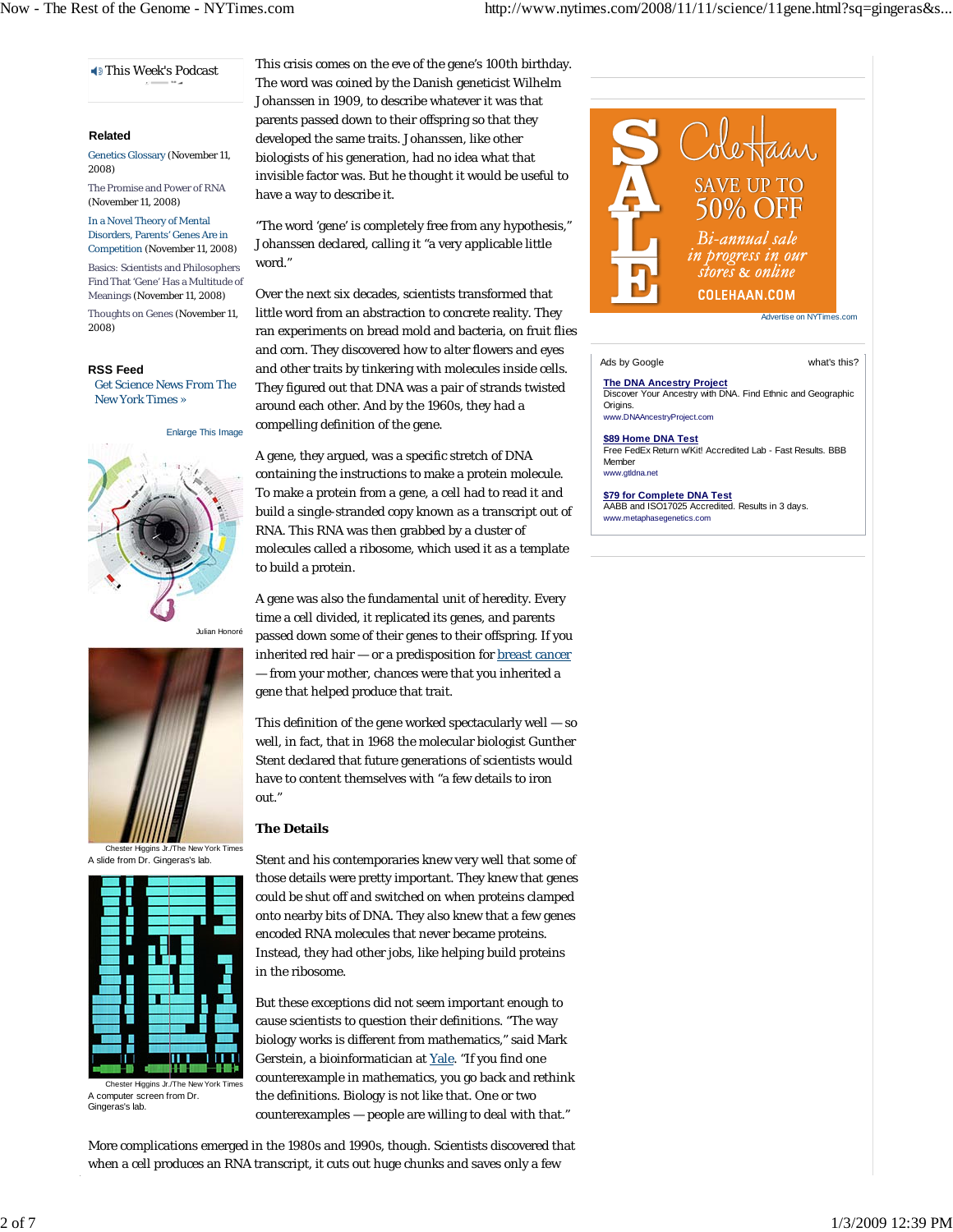small remnants. (The parts of DNA that the cell copies are called exons; the parts cast aside are introns.) Vast stretches of noncoding DNA also lie between these proteincoding regions. The 21,000 protein-coding genes in the human genome make up just 1.2 percent of that genome.

# **The Genome**

In 2000, an international team of scientists finished the first rough draft of that genome — all of the genetic material in a human cell. They identified the location of many of the protein-coding genes, but they left the other 98.8 percent of the human genome largely unexplored.

Since then, scientists have begun to wade into that genomic jungle, mapping it in fine detail.

One of the biggest of these projects is an effort called the Encyclopedia of DNA Elements, or Encode for short. Hundreds of scientists are carrying out a coordinated set of experiments to determine the function of every piece of DNA in the human genome. Last summer they published their results on 1 percent of the genome — some 30 million "letters" of DNA. The genetic code is written in letters, like the title of the movie "Gattaca," with each letter standing for a molecule called a base: guanine (G), adenine (A), thymine (T), cytosine (C). The Encode team expects to have initial results on the other 99 percent by next year.

Encode's results reveal the genome to be full of genes that are deeply weird, at least by the traditional standard of what a gene is supposed to be. "These are not oddities these are the rule," said Thomas R. Gingeras of Cold Spring Harbor Laboratory and one of the leaders of Encode.

A single so-called gene, for example, can make more than one protein. In a process known as alternative splicing, a cell can select different combinations of exons to make different transcripts. Scientists identified the first cases of alternative splicing almost 30 years ago, but they were not sure how common it was. Several studies now show that almost all genes are being spliced. The Encode team estimates that the average proteincoding region produces 5.7 different transcripts. Different kinds of cells appear to produce different transcripts from the same gene.

Even weirder, cells often toss exons into transcripts from other genes. Those exons may come from distant locations, even from different chromosomes.

So, Dr. Gingeras argues, we can no longer think of genes as being single stretches of DNA at one physical location.

"I think it's a paradigm shift in how we think the genome is organized," Dr. Gingeras said.

# **The Epigenome**

But it turns out that the genome is also organized in another way, one that brings into question how important genes are in heredity. Our DNA is studded with millions of proteins and other molecules, which determine which genes can produce transcripts and which cannot. New cells inherit those molecules along with DNA. In other words, heredity can flow through a second channel.

One of the most striking examples of this second channel is a common flower called toadflax. Most toadflax plants grow white petals arranged in a mirror-like symmetry. But some have yellow five-pointed stars. These two forms of toadflax pass down their flower to their offspring. Yet the difference between their flowers does not come down to a difference in their DNA.

Instead, the difference comes down to the pattern of caps that are attached to their DNA. These caps, made of carbon and hydrogen, are known as methyl groups. The star-shaped toadflax have a distinct pattern of caps on one gene involved in the development of flowers.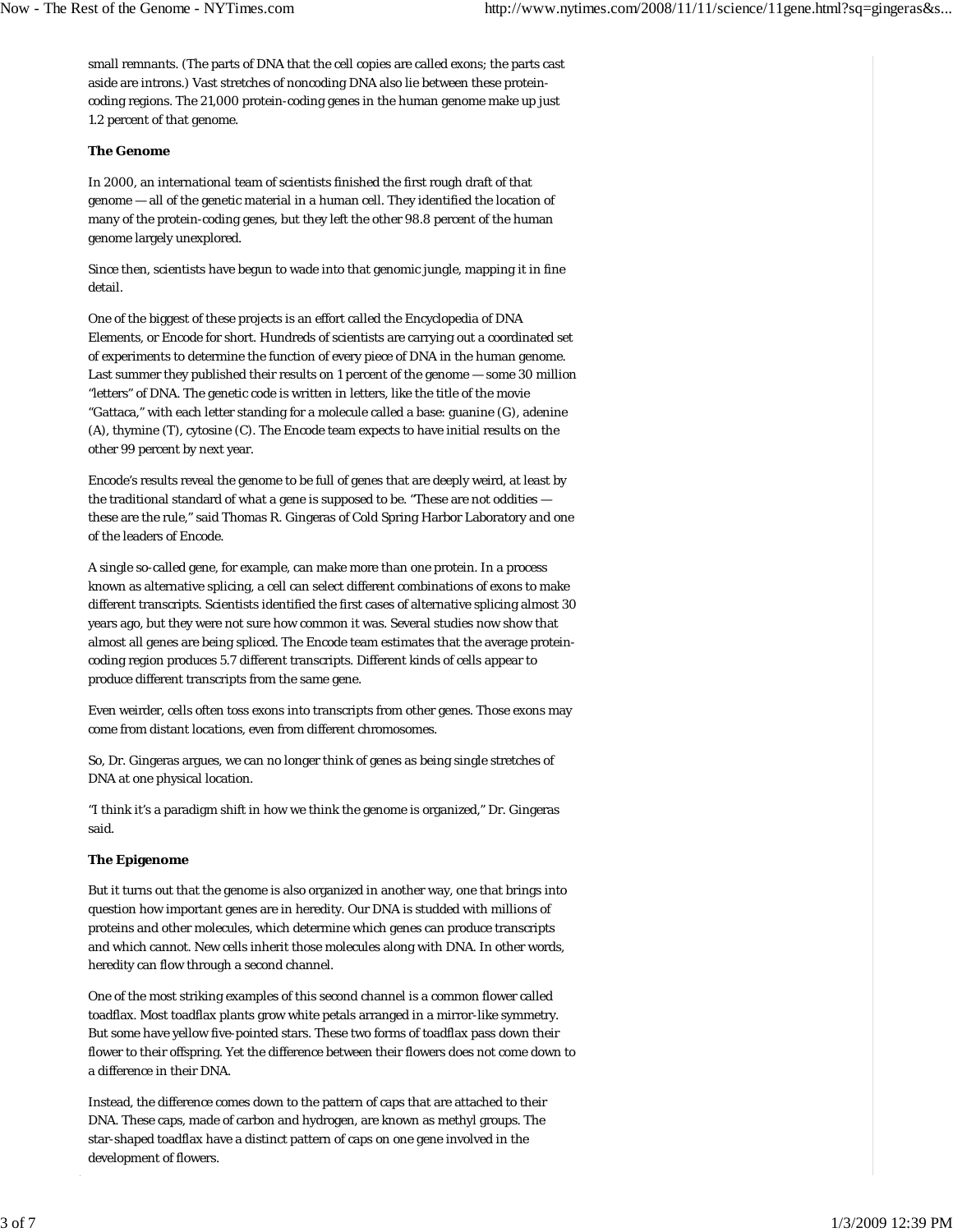DNA is not just capped with methyl groups; it is also wrapped around spool-like proteins called histones that can wind up a stretch of DNA so that the cell cannot make transcripts from it. All of the molecules that hang onto DNA, collectively known as epigenetic marks, are essential for cells to take their final form in the body. As an embryo matures, epigenetic marks in different cells are altered, and as a result they develop into different tissues. Once the final pattern of epigenetic marks is laid down, it clings stubbornly to cells. When cells divide, their descendants carry the same set of marks. "They help cells remember what genes to keep on, and what genes can never be turned on," said Bradley Bernstein of Harvard University.

Scientists know much less about this "epigenome" than the genome. In September, the National Institutes of Health began a \$190 million program to start mapping epigenetic marks on DNA in different tissues. "Now we can chart all these changes beyond the gene," said Eric Richards of Cornell University.

This survey may provide clues to the origins of cancer and other diseases. It has long been known that when DNA mutates, a cell may become prone to turning cancerous. Some studies now suggest that when epigenetic marks are disturbed, cells may also be made more vulnerable to cancer, because essential genes are shut off and genes that should be shut off are turned on. What makes both kinds of changes particularly dangerous is that they are passed down from a cell to all its descendants.

When an embryo begins to develop, the epigenetic marks that have accumulated on both parents' DNA are stripped away. The cells add a fresh set of epigenetic marks in the same pattern that its parents had when they were embryos.

This process turns out to be very delicate. If an embryo experiences certain kinds of stress, it may fail to lay down the right epigenetic marks.

In 1944, for example, the Netherlands suffered a brutal famine. Scientists at the University of Leiden recently studied 60 people who were conceived during that time. In October, the researchers reported that today they still have fewer epigenetic marks than their siblings. They suggest that during the 1944 famine, pregnant mothers could not supply their children with the raw ingredients for epigenetic marks.

In at least some cases, these new epigenetic patterns may be passed down to future generations. Scientists are debating just how often this happens. In a paper to be published next year in The Quarterly Review of Biology, Eva Jablonski and Gal Raz of Tel Aviv University in Israel assemble a list of 101 cases in which a trait linked to an epigenetic change was passed down through three generations

For example, Matthew Anway of Washington State University and his colleagues found that exposing pregnant rats to a chemical for killing fungus disrupted the epigenetic marks in the sperm of male embryos. The embryos developed into adult rats that suffered from defective sperm and other disorders, like cancer. The males passed down their altered epigenetic marks to their own offspring, which passed them down to yet another generation.

Last year Dr. Anway and his colleagues documented an even more surprising effect of the chemical. Female rats exposed in the womb avoided mating with exposed male rats. The scientists found this preference lasted at least three generations.

While these experiments are eye-opening, scientists are divided about how important these generation-spanning changes are. "There's a lot of disagreement about whether it matters," Dr. Richards said.

# **RNA in the Spotlight**

Epigenetic marks are intriguing not just for their effects, but also for how they are created in the first place. To place a cap of methyl groups on DNA, for example, a cluster of proteins must be guided to the right spot. It turns out they must be led there by an RNA molecule that can find it.

These RNA guides, like the RNA molecules in ribosomes, do not fit the classical concept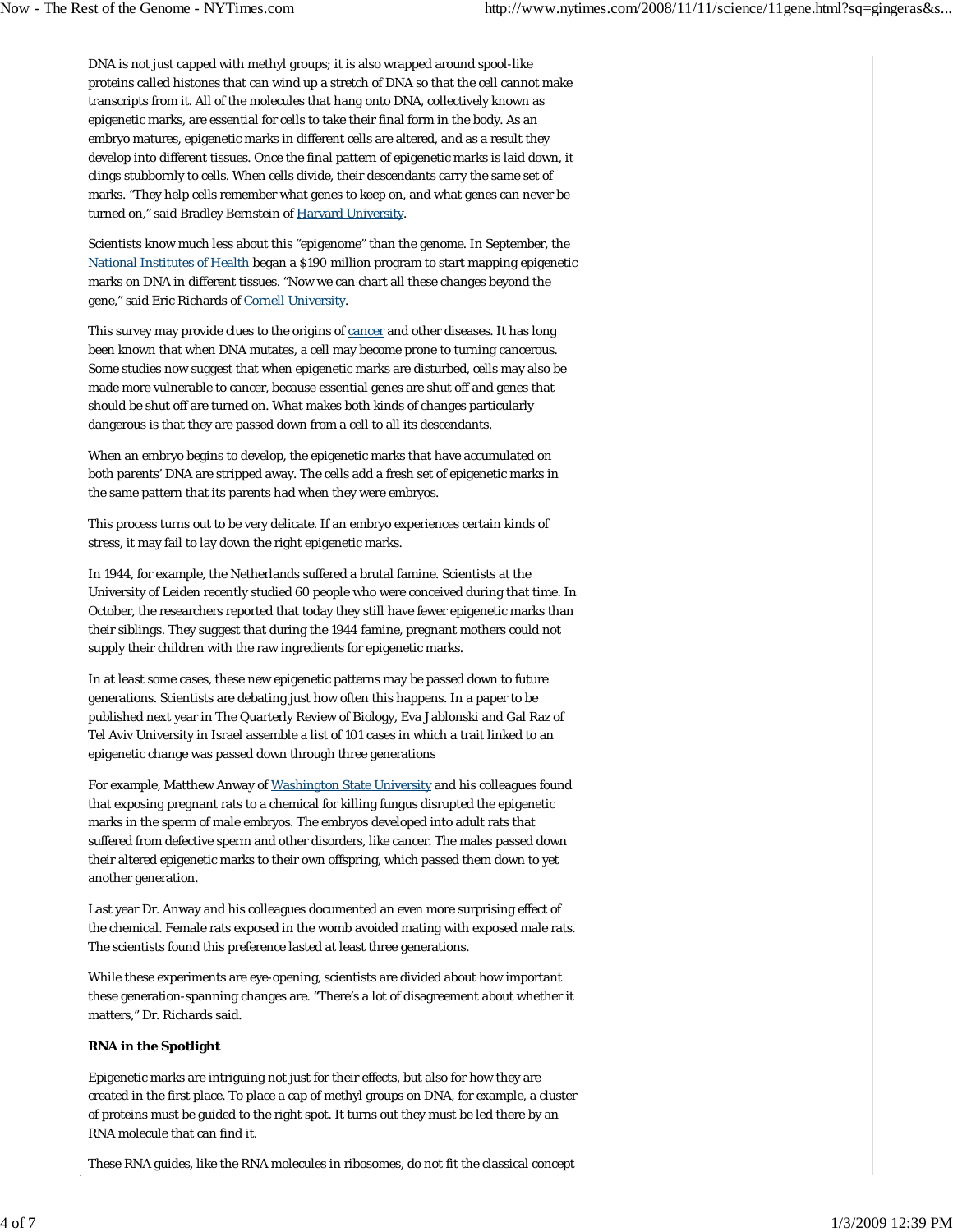of the gene. Instead of giving rise to a protein, these RNA molecules immediately start to carry out their own task in the cell. Over the last decade, scientists have uncovered a number of new kinds of RNA molecules that never become proteins. (Scientists call them noncoding RNA.) In 2006, for example, Craig Mello of the University of Massachusetts and Andrew Fire of Stanford University won the Nobel Prize for establishing that small RNA molecules could silence genes by interfering with their transcription.

These discoveries left scientists wondering just how much noncoding RNA our cells make. The early results of Encode suggest the answer is a lot. Although only 1.2 percent of the human genome encodes proteins, the Encode scientists estimate that a staggering 93 percent of the genome produces RNA transcripts.

John Mattick, an Encode team member at the University of Queensland in Australia, is confident that a lot of those transcripts do important things that scientists have yet to understand. "My bet is the vast majority of it  $-$  I don't know whether that's 80 or 90 percent," he said.

"When you cross the Rubicon and look back, you see the protein-centric view as being quite primitive," he said.

Certain versions of those RNA-coding genes may raise the risk of certain diseases. As part of the Encode project, scientists identified the location of variations in DNA that have been linked to common diseases like cancer. A third of those variations were far from any protein-coding gene. Understanding how noncoding RNA works may help scientists figure out how to use drugs to counteract genetic risks for diseases. "This is going to be a huge topic of research this coming decade," said Ewan Birney, one of the leaders of the Encode project at the European Bioinformatics Institute.

Despite the importance of noncoding RNA, Dr. Birney suspects that most of the transcripts discovered by the Encode project do not actually do much of anything. "I think it's a hypothesis that has to be on the table," he said.

David Haussler, another Encode team member at the University of California, Santa Cruz, agrees with Dr. Birney. "The cell will make RNA and simply throw it away," he said.

Dr. Haussler bases his argument on evolution. If a segment of DNA encodes some essential molecule, mutations will tend to produce catastrophic damage. Natural selection will weed out most mutants. If a segment of DNA does not do much, however, it can mutate without causing any harm. Over millions of years, an essential piece of DNA will gather few mutations compared with less important ones.

Only about 4 percent of the noncoding DNA in the human genome shows signs of having experienced strong natural selection. Some of those segments may encode RNA molecules that have an important job in the cell. Some of them may contain stretches of DNA that control neighboring genes. Dr. Haussler suspects that most of the rest serve no function.

"Most of it is baggage being dragged along," he said.

But the line between the useless baggage and the useful DNA is hard to draw. Mutations can make it impossible for a cell to make a protein from a gene. Scientists refer to such a disabled piece of DNA as a pseudogene. Dr. Gerstein and his colleagues estimate that there are 10,000 to 20,000 pseudogenes in the human genome. Most of them are effectively dead, but a few of them may still make RNA molecules that serve an important function. Dr. Gerstein nicknames these functioning pseudogenes "the undead."

# **Alien DNA**

Much of the baggage in the genome comes not from dead genes, however, but from invading viruses. Viruses repeatedly infected our distant ancestors, adding their DNA to the genetic material passed down from generation to generation. Once these viruses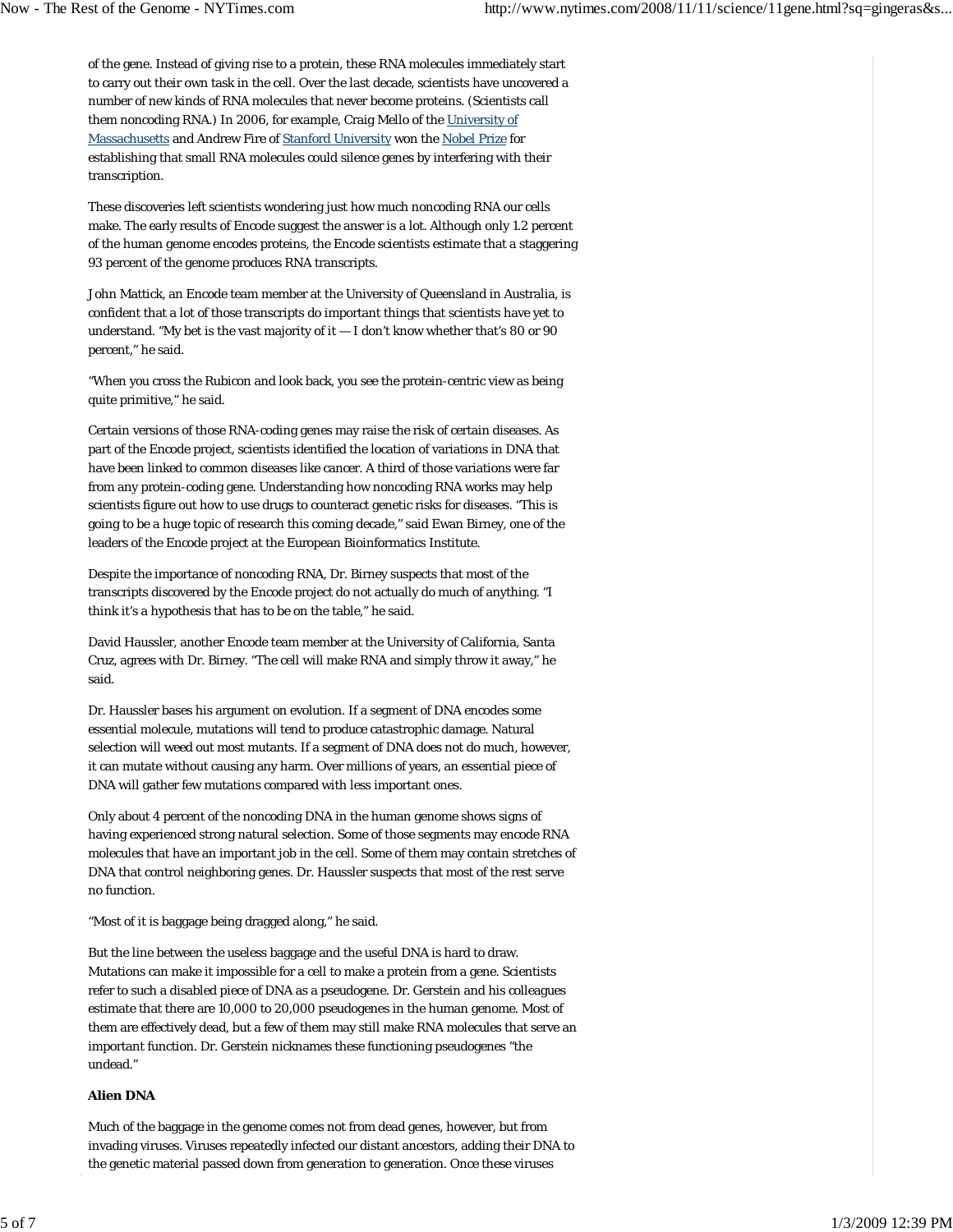invaded our genomes, they sometimes made new copies of themselves, and the copies were pasted in other spots in the genome. Over many generations, they mutated and lost their ability to move.

"Our genome is littered with the rotting carcasses of these little viruses that have made their home in our genome for millions of years," Dr. Haussler said.

As these chunks of viral DNA hop around, they can cause a lot of harm. They can disrupt the genome, causing it to stop making essential proteins. Hundreds of genetic disorders have been linked to their leaps. One of the most important jobs that noncoding RNA serves in the genome is preventing this virus DNA from spreading quickly.

Yet some of these invaders have evolved into useful forms. Some stretches of virus DNA have evolved to make RNA genes that our cells use. Other stretches have evolved into sites where our proteins can attach and switch on nearby genes. "They provide the raw material for innovation," Dr. Haussler said.

In this jungle of invading viruses, undead pseudogenes, shuffled exons and epigenetic marks, can the classical concept of the gene survive? It is an open question, one that Dr. Prohaska hopes to address at a meeting she is organizing at the Santa Fe Institute in New Mexico next March.

In the current issue of American Scientist, Dr. Gerstein and his former graduate student Michael Seringhaus argue that in order to define a gene, scientists must start with the RNA transcript and trace it back to the DNA. Whatever exons are used to make that transcript would constitute a gene. Dr. Prohaska argues that a gene should be the smallest unit underlying inherited traits. It may include not just a collection of exons, but the epigenetic marks on them that are inherited as well.

These new concepts are moving the gene away from a physical snippet of DNA and back to a more abstract definition. "It's almost a recapture of what the term was originally meant to convey," Dr. Gingeras said.

A hundred years after it was born, the gene is coming home.

*This article has been revised to reflect the following correction:*

## *Correction: November 13, 2008*

*An article on Tuesday about new genetic research and new ideas of what a gene is misstated the number of nucleotide bases, or "letters" of DNA, that would constitute 1 percent of the human genome. One percent would be 30 million bases, or "letters," not 3 million.*

*This article has been revised to reflect the following correction:*

## *Correction: November 27, 2008*

*An article on Nov. 11 about a new scientific understanding of the role of genes misspelled the surname of a biologist at Washington State University who showed inherited changes in rats that seemed not to result from mutations in genes. He is Matthew Anway, not Amway.*

A version of this article appeared in print on November 11, 2008, on **More Articles in Science »** page D1 of the New York edition.

**Click here to enjoy the convenience of home delivery of The Times for less than \$1 a day.**

Ads by Google what's this?

**Genomic Dna** Huge Selection, 3600+ tissue types From human, animal, plant, & more. www.biochain.com

**Genetrack DNA Testing** \$99 for complete DNA test. AABB and ISO17025 Accredited. 3 day results. www.genetrackus.com